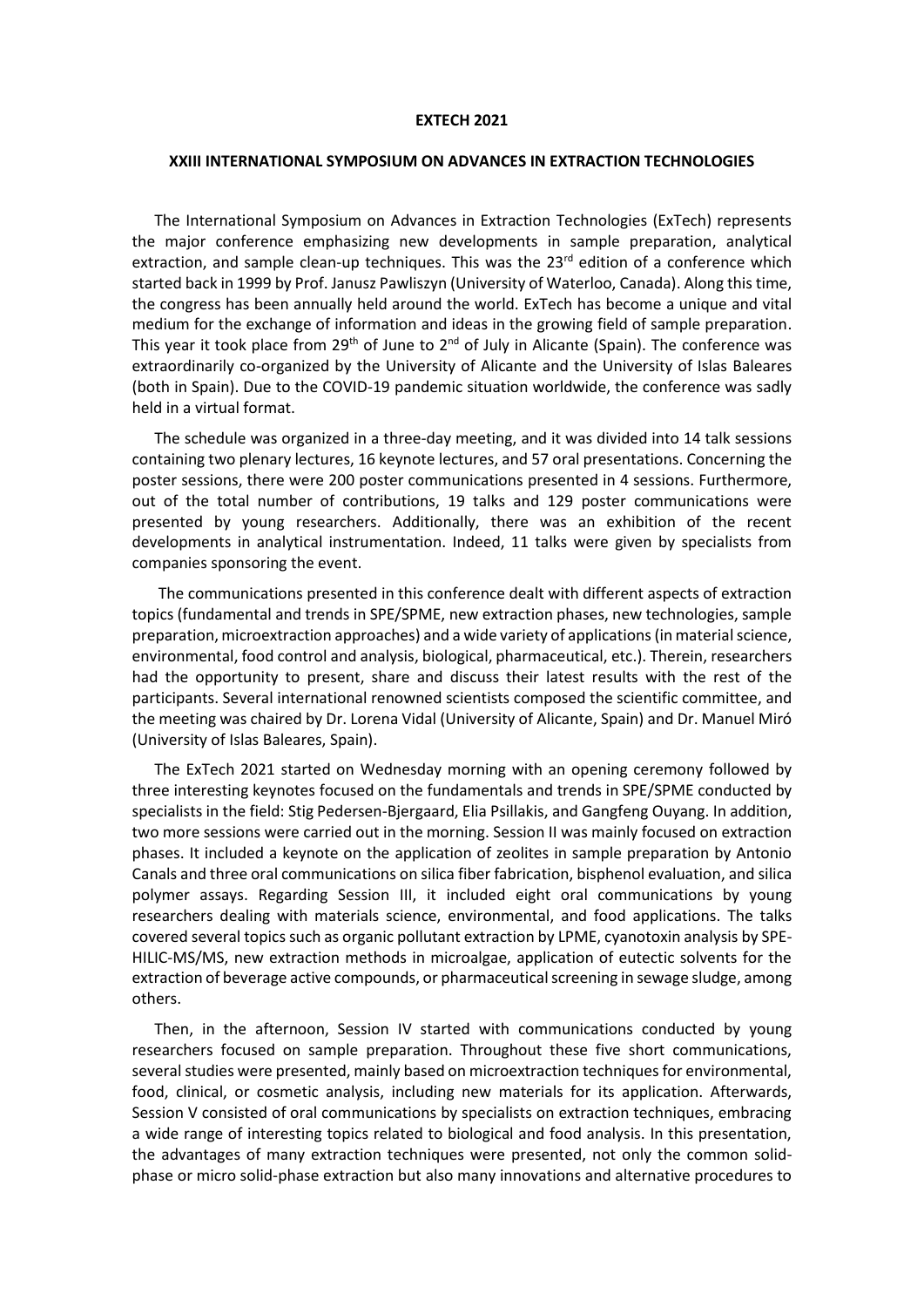improve the sample treatment step. Finally, the day ended with two plenary communications by Janusz Pawliszyn and Fabio Augusto. With them, the audience could learn about the fundamentals of microextraction techniques and their applications from two recognized specialists in this field. Poster sessions I and II were carried out at midday and the end of the day.

On Thursday, the day started with Session VII, which was focused on microextraction methodologies. This first session included a total of seven interventions, where the presence of Spanish speakers was truly remarkable. During the first three keynotes carried out, sustainability was one of the main topics. Then, three interesting communications of 15 minutes of duration each one and the last presentation by Bruker's Development Laboratory could be enjoyed by attendees. After a short pause starting with a slight delay, six communications on sample preparation (EuChemS-DAC) belonging to session VIII were carried out. The first one also talked about green chemistry and was, therefore, more focused on sustainability. Some of the communications in this session were rearranged concerning the initially planned timetable. It is important to mention that the main sample type in which the sample preparation techniques exposed were focused on was environmental samples, while other applications such as biological samples were also mentioned. The poster session III took place at the end of the morning.

The afternoon continued with four fascinating communications that closed session IX. The talks covered topics as diverse as *in-situ* extraction, multi cumulative trapping HS-SPME, and the application of 3D printed structures or the polyamide-coated paper-based sorptive phase for sample treatment. Then, session X dedicated to clinical and biological analysis began. Here, Jared L. Anderson held a keynote on the high throughput nucleic acid sample preparation and analysis. Later, Anna Roszkowska presented SPME-based sample preparation strategies in the area, while Marcela A. Segundo highlighted the bead injection lab-on-valve automation for affinity separations. Two talks about the extraction of active compounds with toxicological interest in medicine closed the session. The session young researchers (session XI) dedicated to pharmaceutical and biological applications and included interesting presentations about diverse analytical methodologies to determine bioactive compounds, extract pharmaceuticals or asses contamination by cytostatic, among other topics. The day concluded with the general session of posters III and IV.

The last day, Friday  $2<sup>nd</sup>$  July, began with session XII focused on extraction technologies for organics. Two keynotes were devoted to microextration techniques and four oral communications to show the potential of different strategies for the extraction of these compounds from various samples such as food, footwear material and cigarettes samples. After a pause, session XIII dedicated to extraction phases (II) started mainly focused on the application of novel materials and polymers for the sample preparation of complex matrices. Then, poster sessions I, II, III and IV took place during one hour. The afternoon started with session XIV about environmental analysis. After a keynote about the analysis of microplastics in waters, different oral communications related to the extraction and analysis of environmental contaminants varying in their nature were presented. All of them emphasized the importance of controlling contaminants in order to protect the environment.

The Extech 2021 concluded with the closing lecture presented by Pablo Richter about Ecoefficient analytical methodologies using rotating-disk sorptive extraction. Afterwards, during the closing ceremony the Royal Society of Chemistry-Separation Science Group (RSC-SSG), EuChemS-DAC Sample Preparation Study Group and Network, Analytical and Bioanalytical Chemistry Journal (ABC)-Springer, Bruker and Gerstel awarded the best talk and five best poster communications presented by young researchers. Finally, all the participants were invited to the next ExTech 2022 that will be held in Chile.